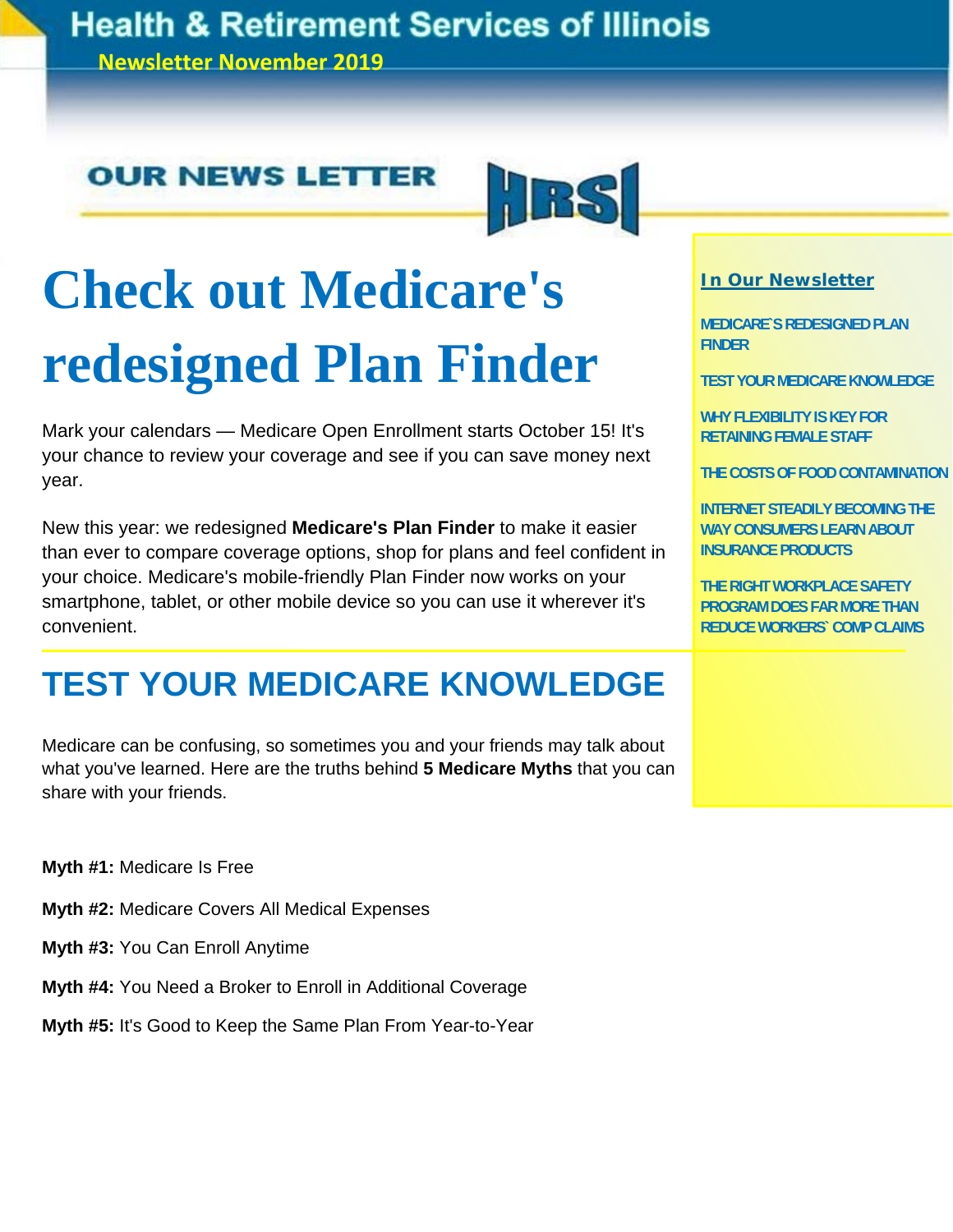

### **Myth #1: Medicare Is Free**

You usually don't pay a monthly premium for Part A (Hospital Insurance) coverage if you or your spouse paid Medicare taxes while working; however, Part B (Medical Insurance) requires you to pay a premium each month. The standard premium in 2019 is \$135.50.\* Your Part B premiums will be automatically deducted if you get benefits from Social Security, Railroad Retirement Board or Office of Personnel Management.



### **Myth #2: Medicare Covers All Medical Expenses**

Medicare covers roughly half of all medical and skilled nursing care expenses for most Medicare enrollees. Some services Original Medicare doesn't cover include: prescription drugs, long-term care, dental care, routine vision, hearing aids, dentures, etc. (This is why many elect to enroll in a Medicare Advantage plan because it may cover these benefits.)



### **Myth #3: You Can Enroll Anytime**

You're eligible to enroll during the three months before your 65th birthday, the month you turn 65 and the three months following your 65th birthday. If you are already 65 or are already on Medicare, you can change plans during the Annual Enrollment Period, which is **October 15 – December 7** each year.



### **Myth #4: You Need a Broker to Enroll in Additional Coverage**

You can enroll in a Medicare Advantage, Medicare Supplement or Prescription Drug plan online or over the phone.



### **Myth #5: It's Good to Keep The Same Plan From Year-to-Year:**

Your health or prescription drug needs can change throughout the year. If you purchase additional Medicare coverage, it's a good idea to review your options each year during the Annual Enrollment Period to make sure your current plan is still the best fit for you. You may find a new plan with benefits that can save you time and money.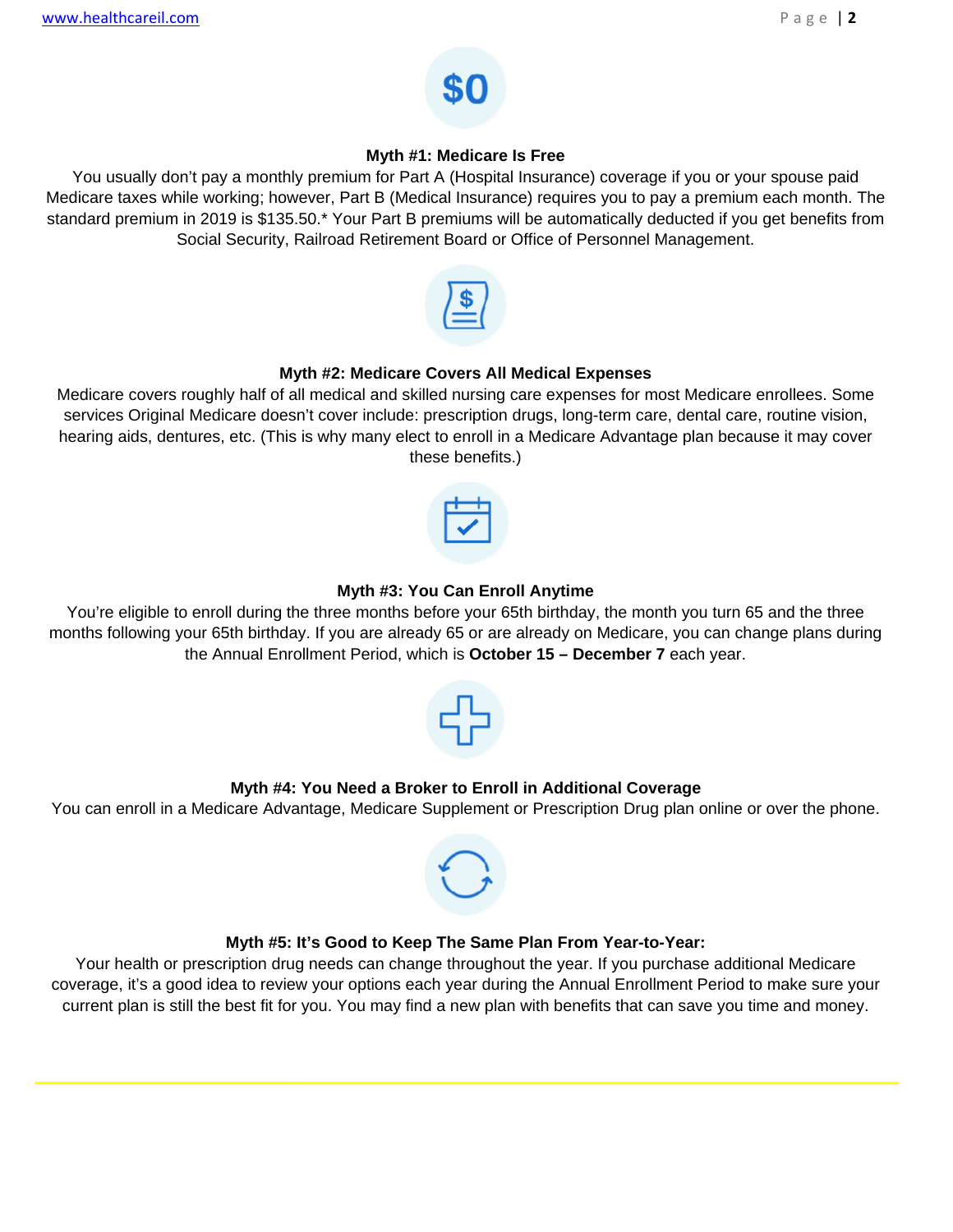# **Why flexibility is key for retaining female staff?**

by Lucy Saddleton 27 Sep 2019

Flexibility is essential for employers looking to retain female staff and improve gender balance at senior levels, according to Debbie Goldstine (pictured), EVP, US casualty practice leader at brokerage giant Lockton Companies.

As a mother of two, Goldstine struggled with the issue of having a job versus building a career in the early stages of motherhood, but at Lockton she was able to balance her career with family responsibilities to successfully climb the ranks.

"I can say within Lockton, the evolution towards being extremely family friendly has been wonderful," said Goldstine. "They were very supportive. I would not have had the same trajectory somewhere else."

The firm offers 12 weeks of paid maternity leave for primary care-givers and four weeks of leave for a secondary care-giver. It also provides facilities for nursing mothers and even offers a service for female associates who travel for work to send breast milk safely back home.

"All of these things have really developed during my 14 years at Lockton," said Chicagobased Goldstine. "I am proud to be part of an organization that continues to listen and evolve to meet the needs of a changing and growing workforce."

Elder-care is another issue affecting many women, and one that employers may need to consider when planning policies on flexibility.

"We have taken care of our kids and now we are taking care of our parents," said Goldstine. "How employers show flexibility to deal with changing life dynamics will be very important."

Goldstine started her career as a trainee at Travelers and subsequently held positions at Allstate and CNA before landing at Lockton in 2005 where she progressed through the ranks. In her current role, Goldstine leads delivery of strategic casualty solutions for clients and advises colleagues and clients on marketplace and emerging risk trends.

Although she dealt with some gender bias early in her career, Goldstine was able to lean on the support of mentors to work through challenges.

"Now, I'm privileged to be in a position where I can call out that kind of behaviour," she said. "I've learned that we, as women, can navigate any experience within the workplace with the help of our personal network."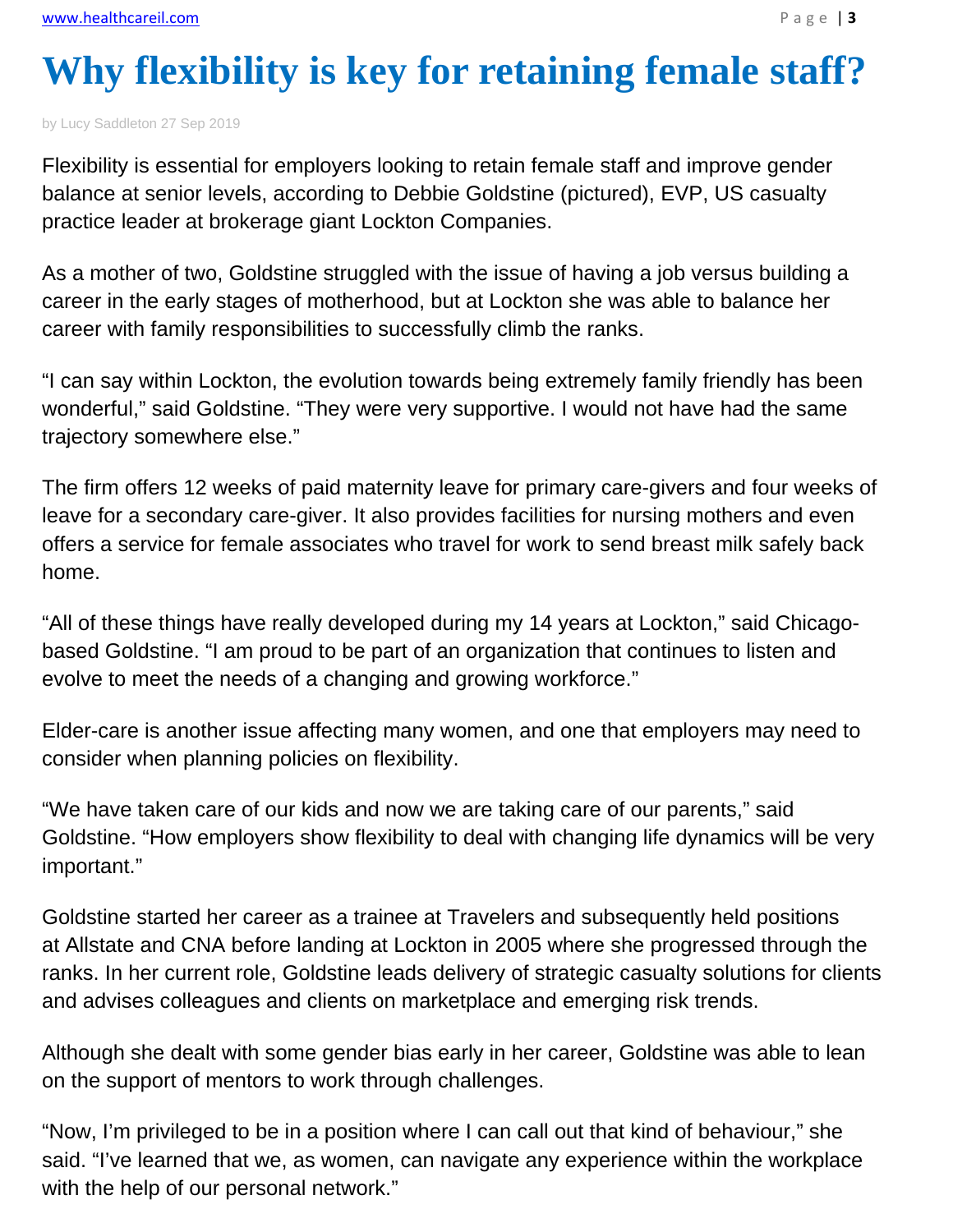i.

Goldstine actively encourages other women to join her industry and she is always happy to mentor women and men on a formal or informal basis. Through Lockton's Women in Leadership program, she and other women at Lockton mentor, network and share industry thought-leadership and best practices to promote an inclusive and progressive workplace.

"This is a great time for anybody who wants to be a student of the business," she said. "Just be your authentic self."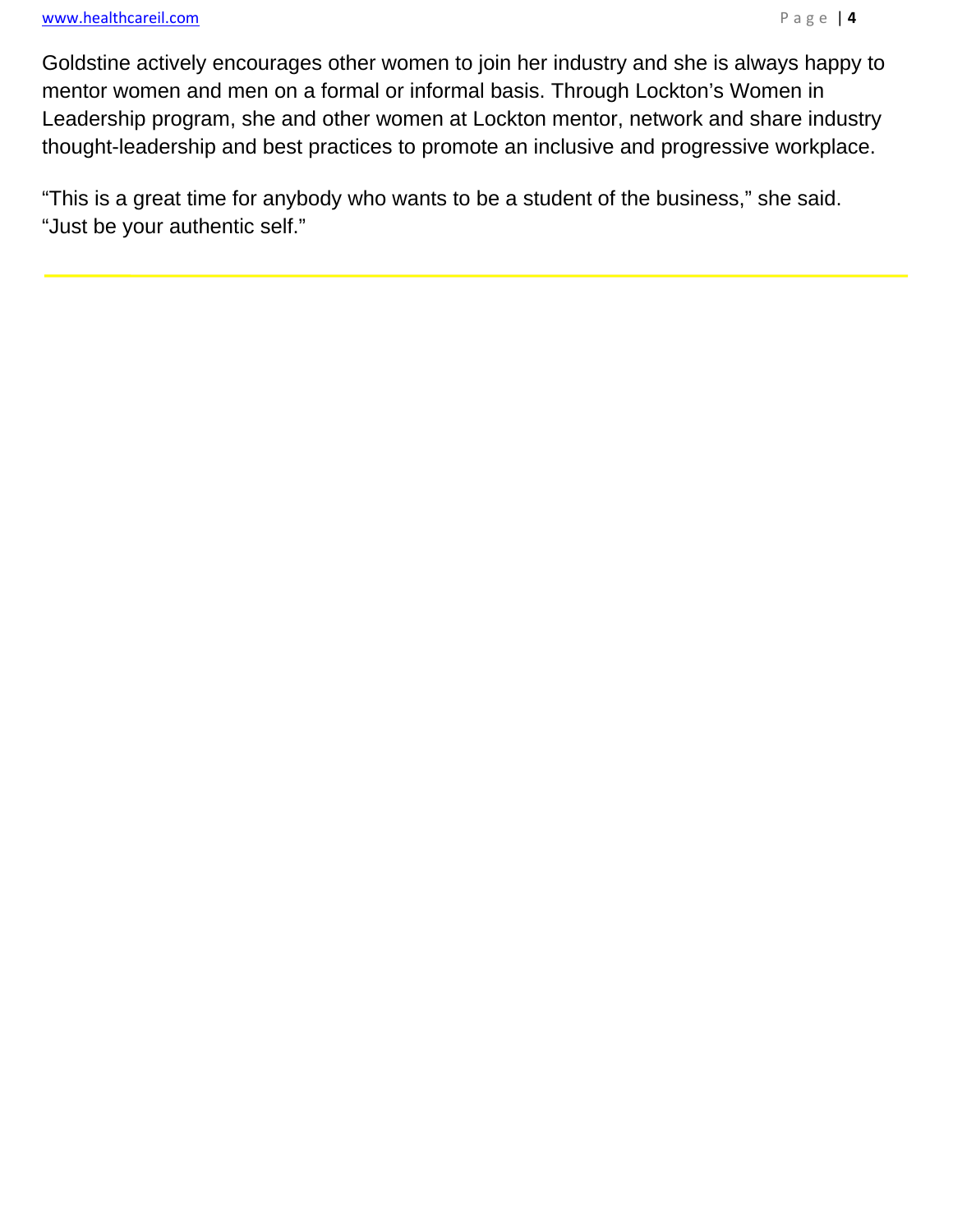# **The costs of food contamination: Protecting against product recalls**

*by Manzhi Zheng (pictured), senior casualty underwriter at Swiss Re Corporate Solutions*

In 2018, more than 50,000 bottles of Stella Artois beer in Hong Kong were recalled, with fears that they were tainted with particles of glass during manufacturing. More recently, Singapore authorities recalled a batch of fresh Norwegian Atlantic salmon after samples tested were found to have the bacteria Listeria monocytogenes.

These examples are part of a number of high-profile food and beverage recalls resulting from foreign body contamination, which can be classified under three categories: biological contamination, chemical contamination, and cross contamination (which is the unintended transfer of contaminants from one surface or substance to another, and can be biological, chemical or physical).

### **What can risk managers do?**

Foreign object detection is essential to the elimination of any contamination before the finished product leaves the factory and is a critical aspect of an F&B facility's safety plan. Identifying where a contamination happens along the production process can be challenging, however, and the key is to incorporate control points throughout the production line — from beginning to end.

It is also important for a company to implement, update and test its Food Defence and Hazard Analysis and Critical Control Points (HACCP) plan, which is a preventative quality assurance programme that prioritises and controls potential biological, chemical, and physical hazards, from raw material production, procurement and handling, to manufacturing, distribution and consumption of the finished product. Such a programme would be more rigorous than a mere inspection of the finished product, in terms of controlling and monitoring the food supply chain.

Beyond food safety plans, a culture of food safety is also essential to minimizing the role that human error plays in contamination. Whether for growers, processors, manufacturers, distributors, or retailers, training is necessary to ensure the production of food that is of high quality and safe to eat.

In avoiding a recall triggered by pathogens (bacteria or toxins such as salmonella, e coli, staphylococcus, and listeria that contaminate food and can cause food poisoning and food spoilage), there are generally a few factors for risk managers of F&B businesses to consider: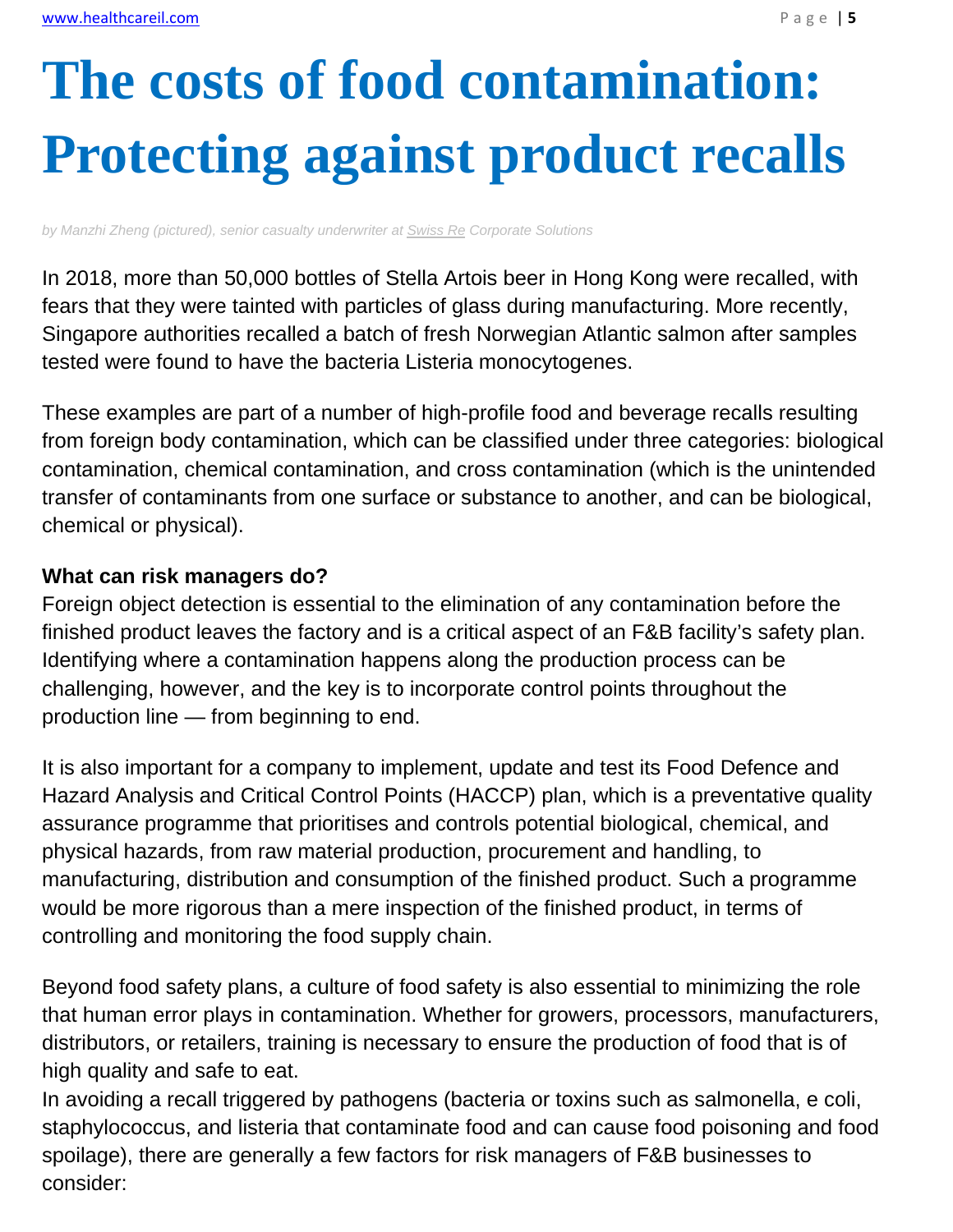### **1. Hygienic manufacturing plant design and employee education**

- Key sanitary design practices include designated zones of control that separate uncooked (raw) produce from ready-to-eat (RTE) products. Other examples of sanitary design features include separate wash stations for personnel handling raw food items.
- Temperature and moisture control are vital to reducing mold and bacteria. Proper mechanical systems, ventilation and refrigeration can also minimize condensation in work spaces.
- Selecting materials for the facility that are durable and cleanable optimizes the ease with which the facility can be cleaned and maintained
- Ensuring employees understand and comply with hygiene and cleanliness standards when washing equipment and handling food.

## **2. Maintenance of manufacturing plants and facilities**

- Regular equipment checks to ensure rust or peeling paint isn't contaminating products.
- Basic preventative measures such as closing factory windows are equally important as well. This prevents birds from entering the premises and contaminating food production and plastic bags being blown in unintentionally.
- Various safeguards, such as X-ray scanning, metal detection, filtration mechanisms, sieving processes, and optical-sorting systems, can also be built into plant processing design to screen for physical contaminants.
- While useful, these systems can be costly and not always fool-proof. They need to be accurately calibrated to account for the size, density, and location of the contaminant, as well as the speed of production line, in order to detect the contaminant.

## **3. Knowing your suppliers**

- Raw materials should be subject to inspection prior to being processed in a facility, to ensure hygiene and determine the material's authenticity.
- Many major food and ingredient buyers require suppliers to have metal-detection systems in place to ensure the safety of their products.

## **Protecting against the risks of a global supply chain**

On average, F&B losses range between US\$10 million and \$100 million. The cost of product recalls, however, extends well beyond financial losses. Product recalls also inflict significant reputational damage and loss of consumer trust.

Implementing a tried, tested, and robust system to guard against and monitor for contamination at all points along the supply chain is therefore crucial. As the F&B industry revolves around the global supply chain of ingredients, food manufacturers are exposed to a great deal of risk. How a food company tracks its supply chain and manages risk is not just a matter of complying with local food safety regulations but also a critical aspect of a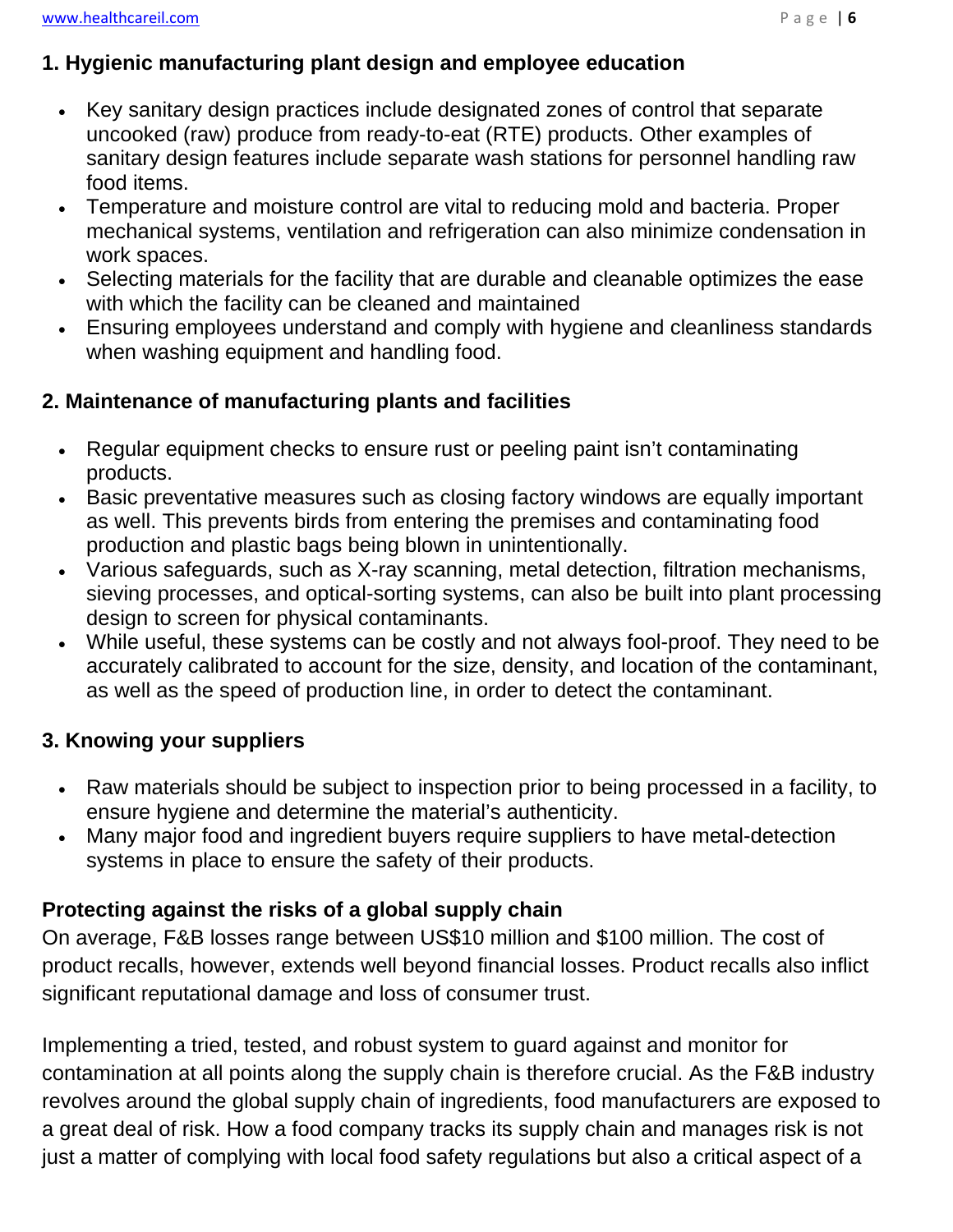$\overline{a}$ 

company's insurability, especially as insurers take into account a food company's supply chain as well.

A supply chain analysis should therefore extend beyond just food safety and be a full quality assurance system. By showcasing strong risk management procedures, F&B companies also stand to gain more favorable insurance terms due to meeting insurers' preferred risk quality standards.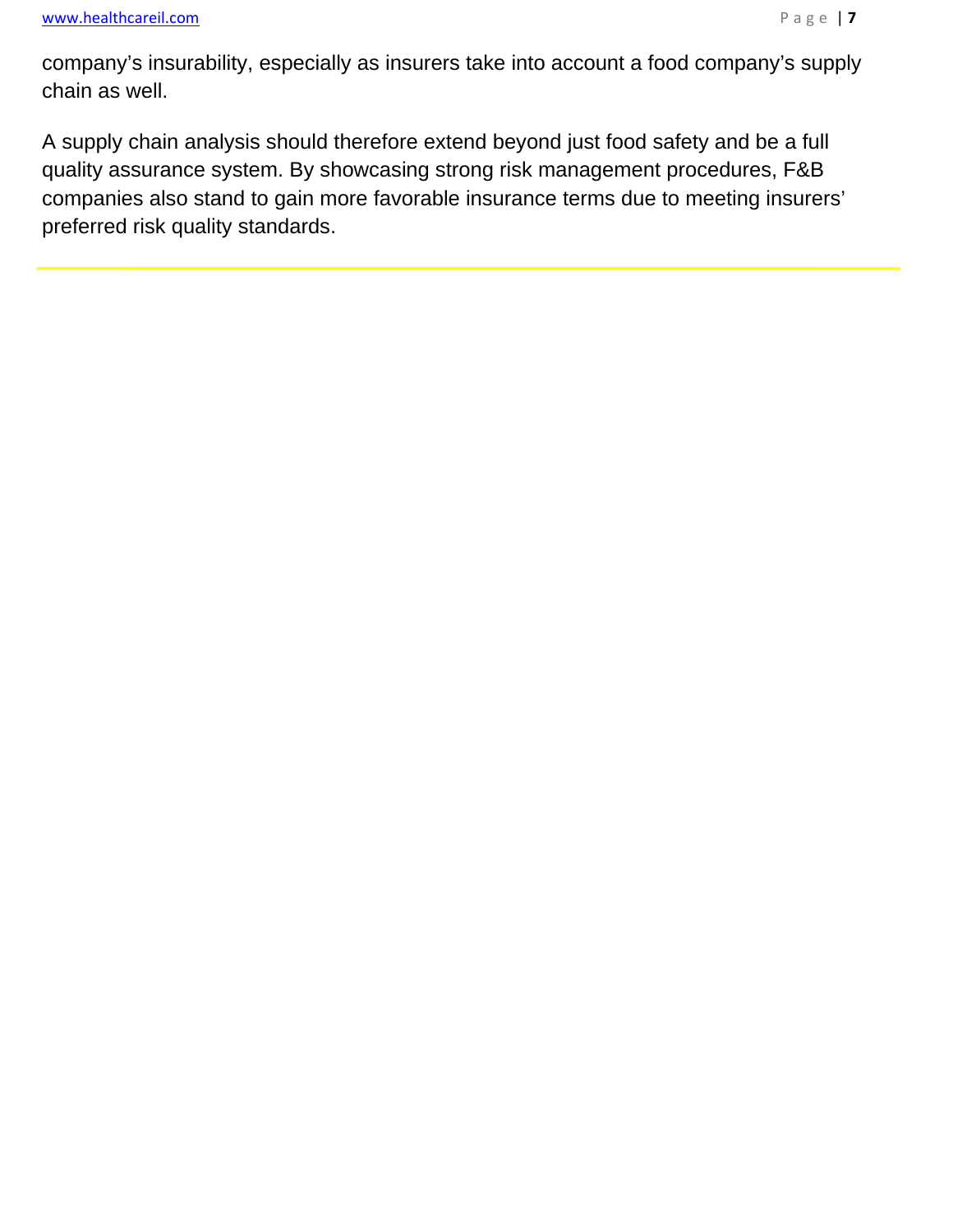# **Internet steadily becoming the way consumers learn about insurance products**

By **Insurance Forums Staff**

When it comes to researching (and eventually buying) financial services products, increasingly consumers expect their online experiences with agents and financial services companies to match their other online retail experiences.

Understanding what consumers look for and where will help the industry improve the way they engage with today's consumer online and open up new opportunities to sell insurance products.

LIMRA surveyed U.S. consumers who recently researched and/or purchased individual insurance products (life, disability, long-term care, and annuities) to find out what led them both online and offline—to consider these products. LIMRA then compared the current data with data from a similar survey done in 2015 to look at how preferences and behaviors have changed over time (*see chart below*).

While using the internet to research insurance products is still relatively new, about half of all consumers—and 6 in 10 Millennials—will consult *both* a financial professional and the internet when seeking information about individual insurance and annuity products. Baby Boomers are the most likely to rely solely on a financial professional, especially for annuities (37%).

Of those who do not seek information online, 42% are Boomers, 33% are Gen X and 15% are Millennials. Most often, these consumers want to meet with someone in person, and to be able to ask questions.

LIMRA's new study found more people are using an online agent locator (increasing from 23% in 2015 to 29% in 2018). Although still a small percentage, the total number of people who found a financial professional through social media (e.g., LinkedIn or Facebook) has doubled, from 4% in 2015 to 8% in 2018.

Brand awareness continues to draw the most consumers to an insurer's website. Nearly a third of consumers said they visit an insurer's website because they are familiar with the brand or already own a product from that company. LIMRA found, however, a growing number of people are locating insurance company websites using other methods, including online ads, online review/opinion sites, or on social media.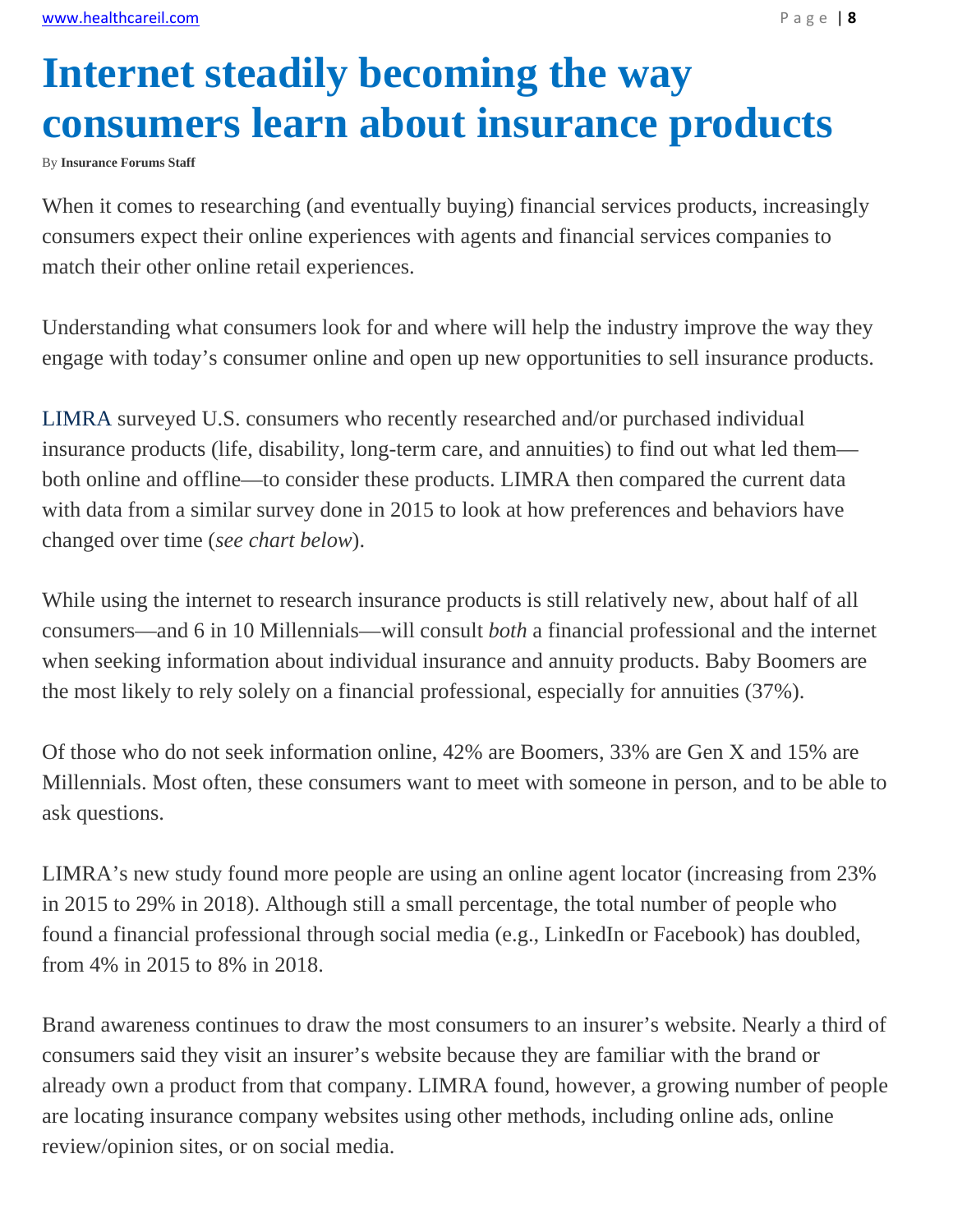## **What are consumers looking for online?**

Seven in 10 consumers say it's very/extremely important to be able to get a quick estimate on the cost of a policy, and just as many would like to answer a set of questions to improve the accuracy of that quote.

More than half of all consumers – and almost two-thirds of Millennials – are looking for online calculators to help them determine what and how much insurance to buy. These findings are consistent with the study done in 2015.

A growing number of consumers expect to have the ability to buy insurance products online. In 2015, 45% of consumers felt this was very/extremely important, by 2018, it had jumped to 54%.

Looking toward the future, insurers need to be responsive and proactive both online and inperson. LIMRA research shows the ability to access online information is more important to those making buying decisions about insurance.

To successfully engage these shoppers, insurers and agents must create a personalized, online experience that is easy for consumers to research products, while also increasing their confidence that they are choosing the right policy for them.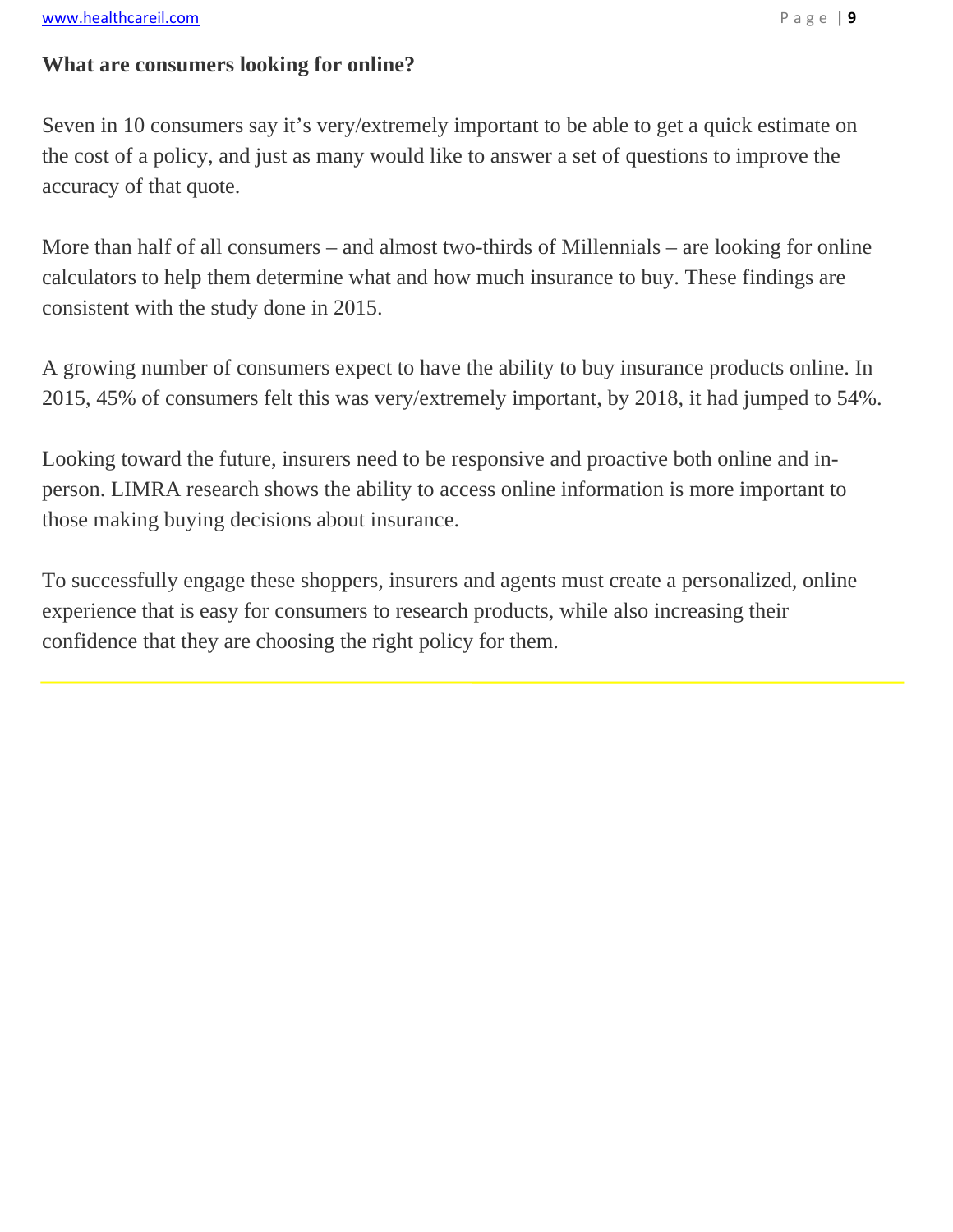# **The right workplace safety program does far more than reduce workers' comp claims**

by Alicja Grzadkowska 21 Oct 2019

There's no two ways around it – the correlation between the frequency and severity of workers' compensation claims that an organization experiences, their premiums, and their commitment to safety is a very direct one. Besides the many benefits of keeping their workers safe, a company doesn't need to look further than their workers' comp premium calculations to see the financial impact of a good or bad loss history.

This relationship between loss history and premiums is often referred to as an experience modifier, a term that not many employers understand.

"The experience modifier is a multiplying factor that's assigned to a company by the state that they operate in, and it reflects its claims history," said Brad Wilkins, senior loss control specialist at AmTrust North America. "Just as a credit score quantifies how you interact with debt, the experience mod or x-mod measures a company's work-related accidents. So, if their accident history is below average, then they get a credit on their workers' comp policy, meaning they pay less premium. If their experience is above average when compared to similar sized and types of companies, they'll pay more than average for the same type of coverage."

Perhaps unsurprisingly, employers that have a safe workplace generally see an experience modifier that's better than average, and they pay less for workers' comp over the most recent three-year period. Employers should be wary that even a single event with medical treatment can cause higher rates, and what's worse is if a trend develops and injuries start accumulating.

"For example, three claims in three years that total \$20,000 count more against the experience mod than one \$20,000 claim over the same period," said Wilkins, adding, "Workplace incidents can have a much greater negative effect on a smaller company than on a larger one, and a single lapse in safety can lead to higher premiums. It's a great incentive for small employers to put energy into safety. It not only prevents the human cost of accidents because that's the right thing to do, but it's a powerful financial move for a business trying to conduct business efficiently and stay competitive in their markets."

An effective workplace safety program comprises of four pillars, according to the Occupational Safety and Health Administration's (OSHA) small business handbook, which Wilkins likes to refer employers to because it's more straightforward and accessible than a complex A to Z program. Those four elements include management commitment and worker involvement, worksite analysis, hazard prevention and control, and training of workers, supervisors, and managers.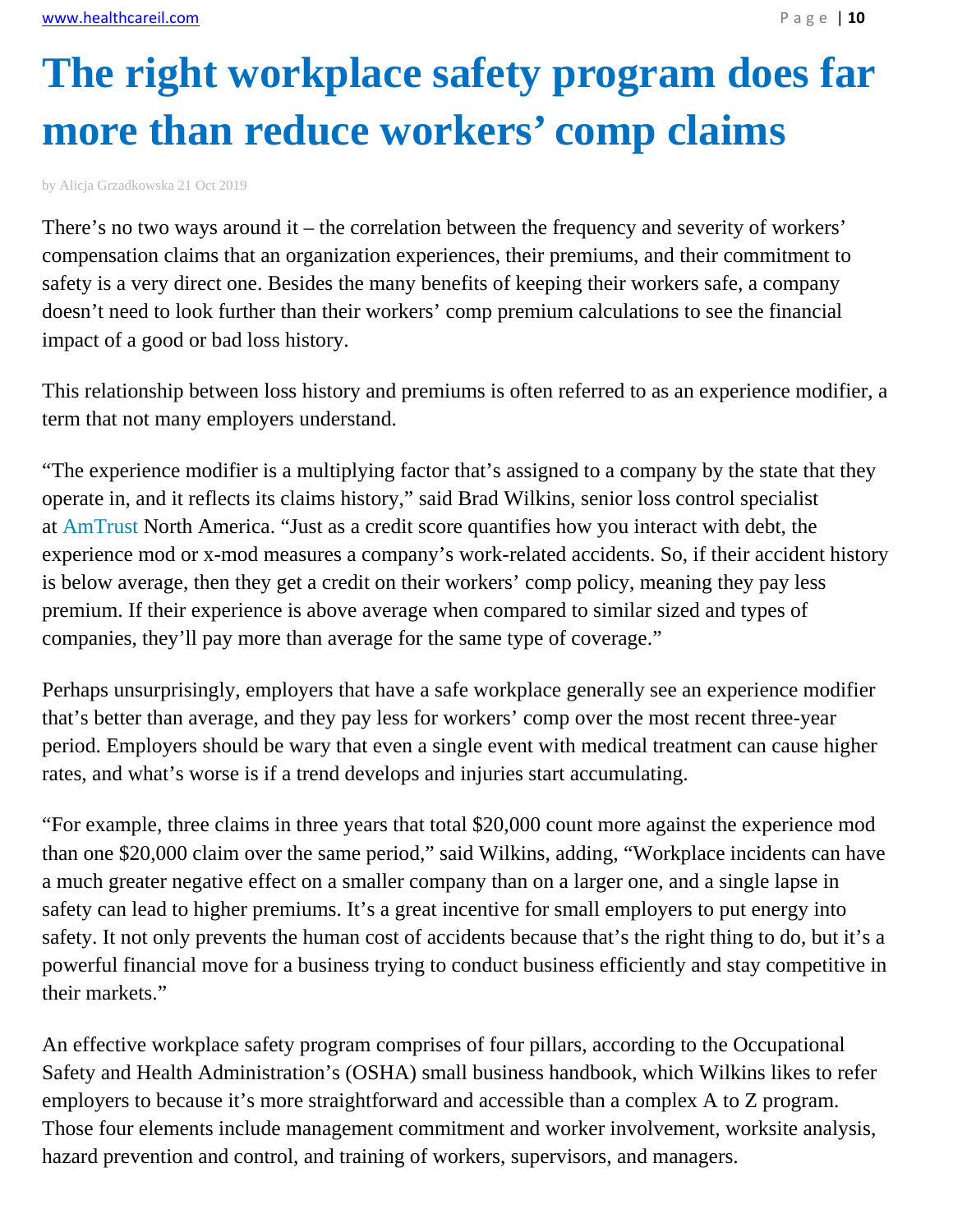#### www.healthcareil.com **blue and the set of the set of the set of the set of the set of the set of the set of the set of the set of the set of the set of the set of the set of the set of the set of the set of the set of the**

"If a leader's attitude towards their company's safety reflects how important it is to the daily operations, then the workers' behavior is going to reflect that," explained Wilkins. "Effective safety only works in a sustained way when it comes from the top down, and management should clearly communicate the program and involve [employees] in developing and implementing the program."

Another critical building block is to have a process to identify and assess the hazards in the company. The AmTrust teams calls this a self-inspection process, and that combined with any outside help that might be available – from a workers' compensation insurer, OSHA outreach programs, or a local safety council – can help a company gather expertise to help them assess their operations.

"Part of worksite analysis is also creating an atmosphere where employees are comfortable and encouraged to recognize and report hazards, and report near-miss accidents immediately so that when something has the potential of happening, they can learn from that and correct it, and prevent something from happening in real life," said Wilkins.

Hazard prevention and control involves correcting the safety issues identified in the analysis. Finally, the fourth pillar is training. Retail agents working with workers' comp clients can point them to resources offered by carriers, including AmTrust, that can assist with training.

"Many carriers – and AmTrust is a leader in this field – understand that employers may not have ready access to training materials or the right kind of materials, and carriers will provide this content for them on a complimentary basis," said Wilkins. "For instance, at AmTrust we offer every workers' comp policyholder an entire library of ready-to-use safety training and our insureds only need to allocate the time to present it."

This can take a lot off a busy safety director's plate, especially when it's designed to fit into a busy work schedule so that it doesn't impair productivity.

 "We simply believe that that no employer, large or small, should have difficulty providing a safe workplace because they can't get accurate and timely information about how to address workplace safety or health problems," said Wilkins.

This safety training is especially pivotal for smaller employers because they can run into more challenges in implementing their programs than larger companies. For one, they might not have as much claims experience, so they've had fewer opportunities to learn from an incident where something went wrong. Another challenge is that a leader might wear many hats and have less time to devote to safety training.

The key for all companies is not to approach safety as an add-on or afterthought.

"To be effective, safety has to be woven throughout the organization, from the top down at all levels, and down to the frontline workers. They have to be engaged and there has to be what we call